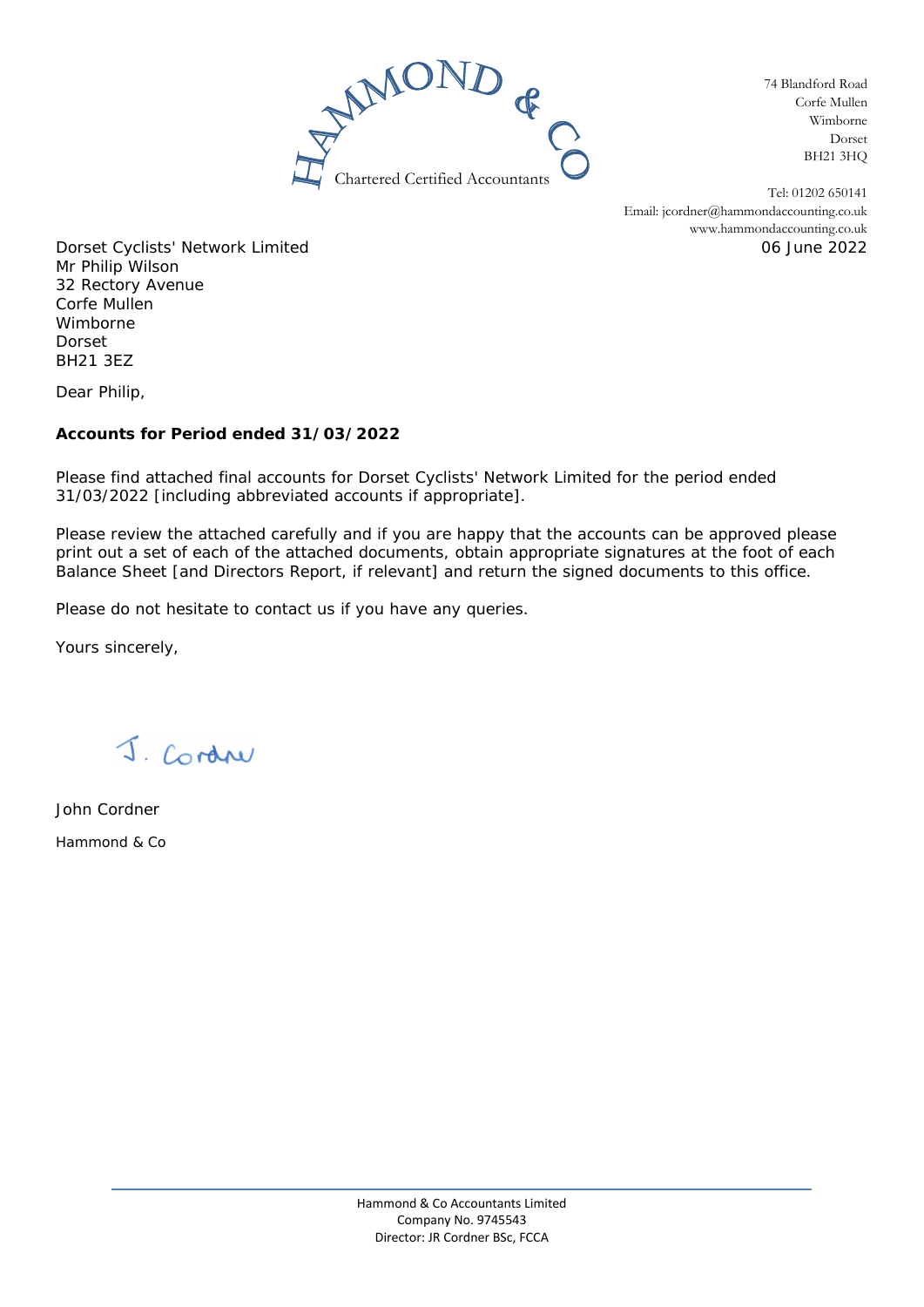**Company No. 07265177**

**Directors' Report and Unaudited Accounts**

**31 March 2022**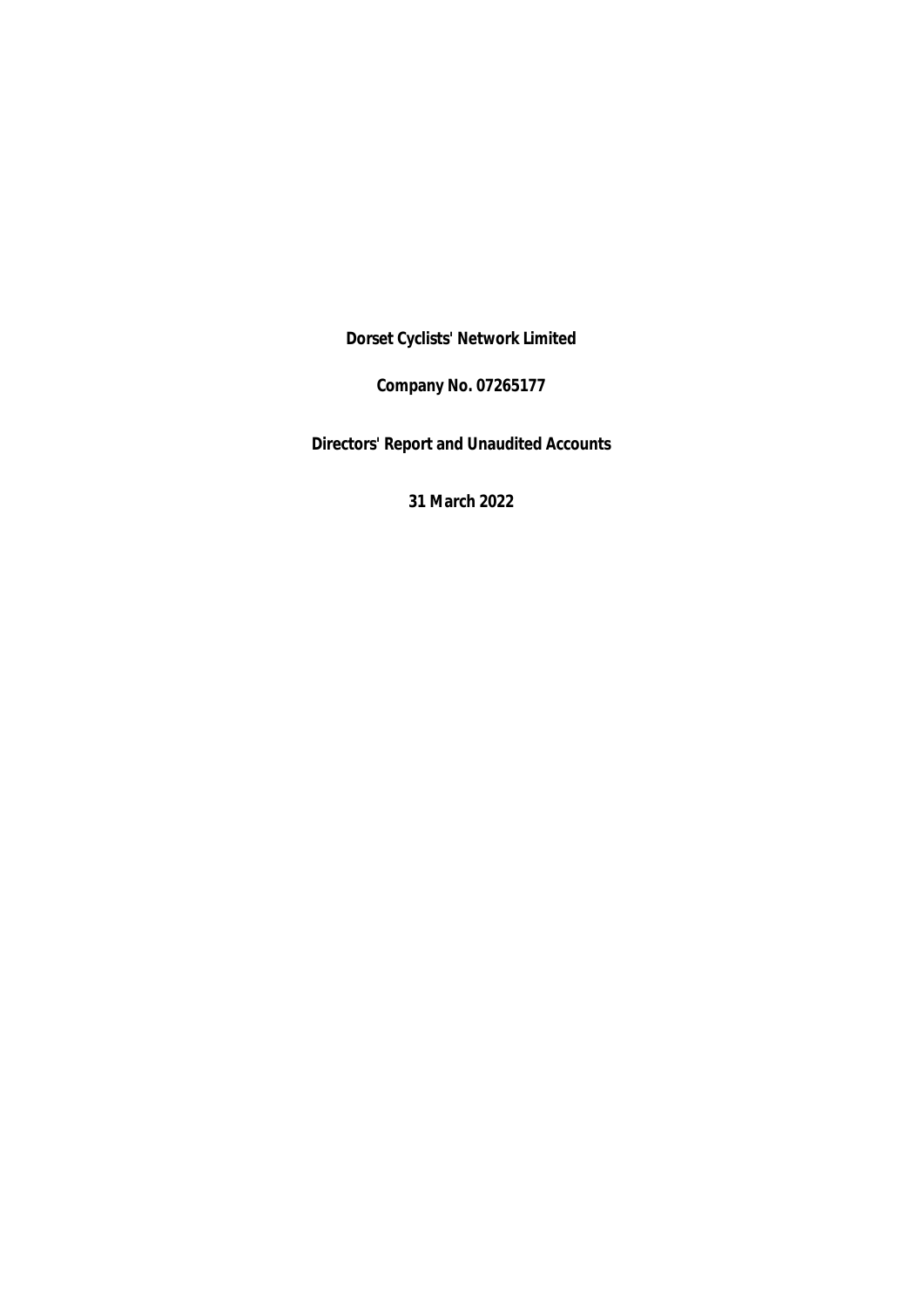**Dorset Cyclists' Network Limited Contents**

|                                | Pages          |
|--------------------------------|----------------|
| Company Information            | $\mathfrak{D}$ |
| Directors' Report              | 3              |
| <b>Accountant's Report</b>     | 4              |
| Income and Expenditure Account | 5              |
| <b>Balance Sheet</b>           | $6$ to $6$     |
| Statement of Changes in Equity |                |
| Notes to the Accounts          | 8 to 9         |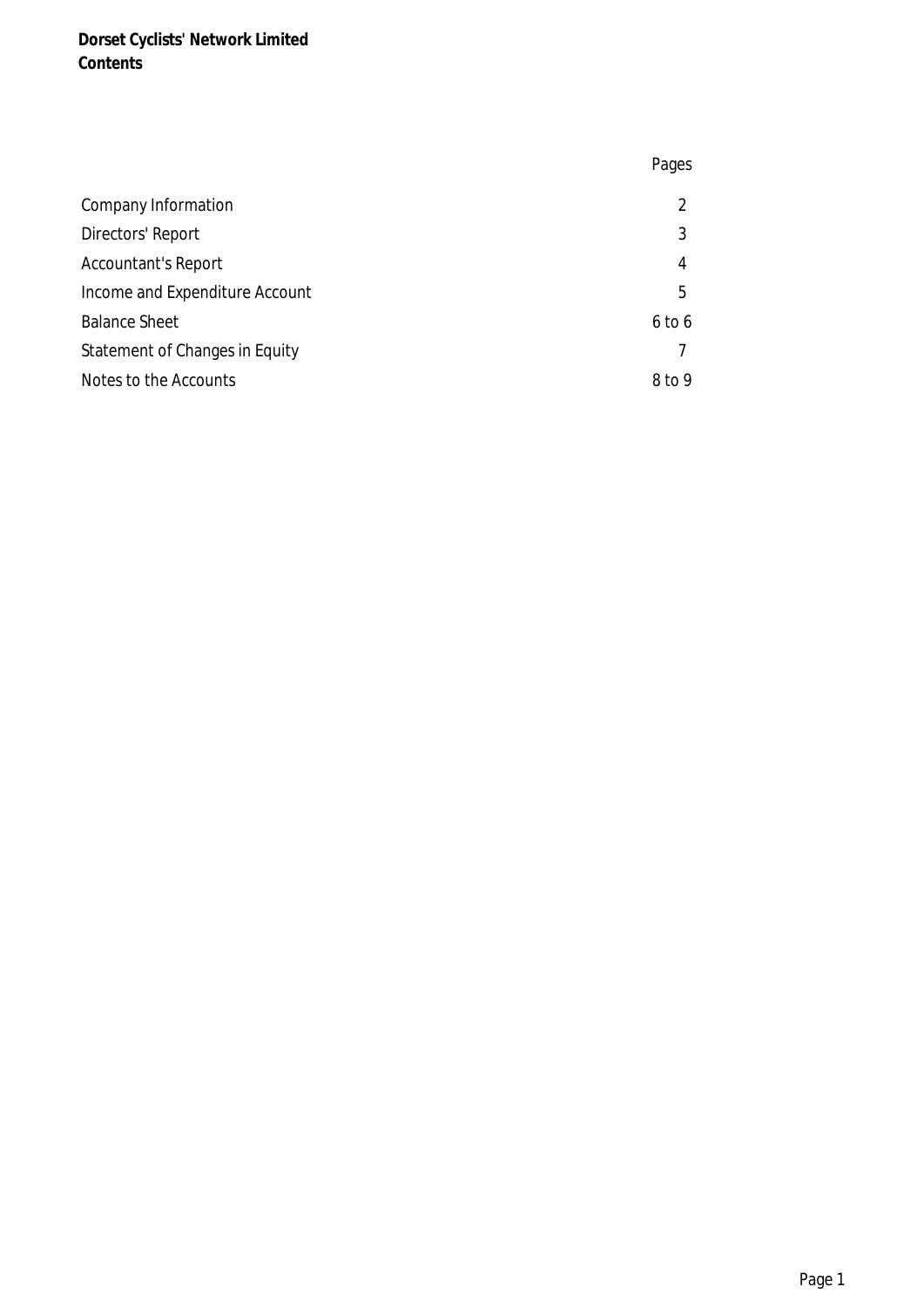**Dorset Cyclists' Network Limited Company Information**

**Directors**

M. Evans P.J.W. Henshaw P.J. Wilson

**Registered Office**

32 Rectory Avenue Corfe Mullen Wimborne Dorset BH21 3EZ

**Accountants**

Hammond & Co 74 Blandford Road Corfe Mullen Wimborne Dorset BH21 3HQ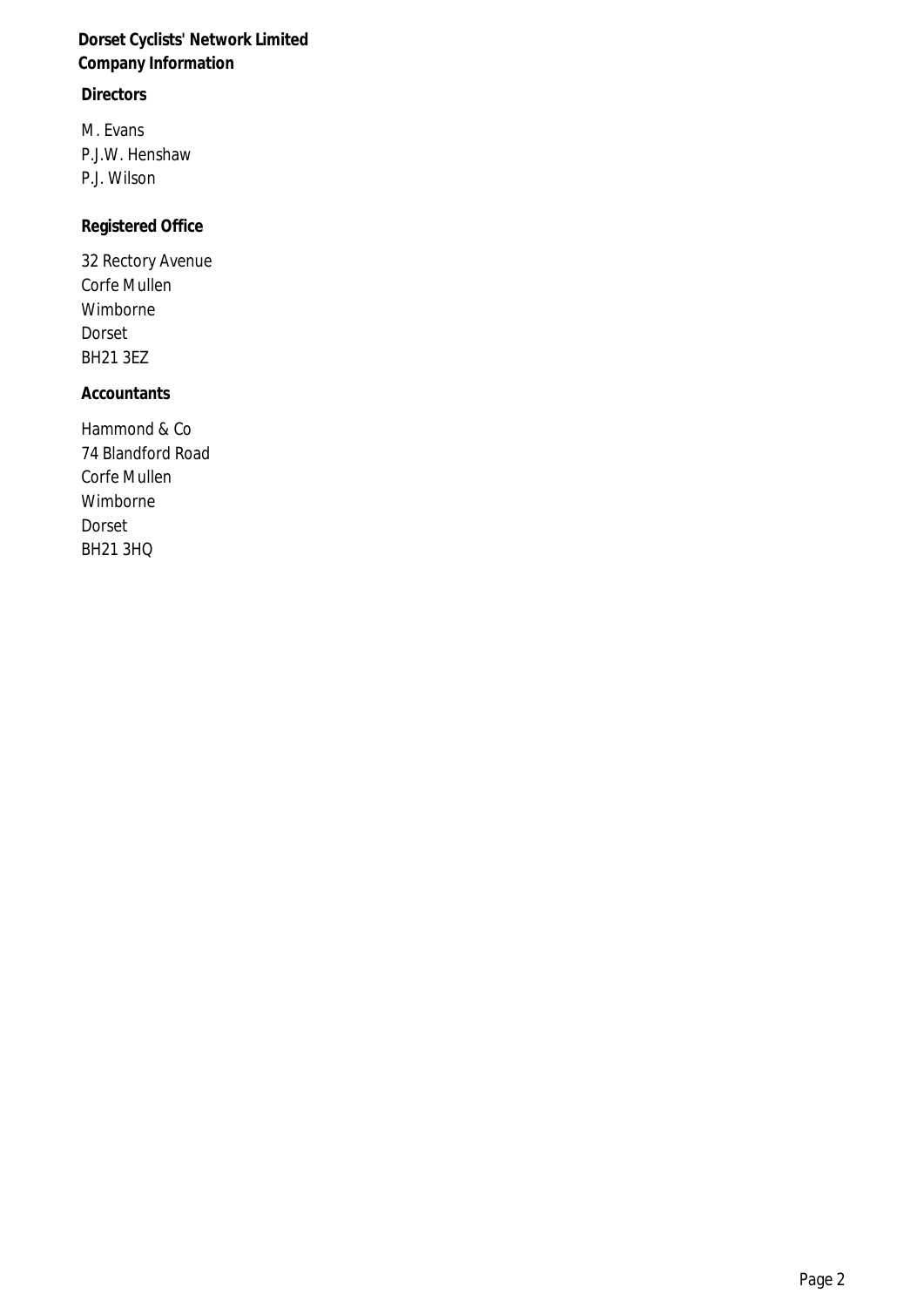**Dorset Cyclists' Network Limited Directors Report**

The Directors present their report and the accounts for the year ended 31 March 2022.

**Principal activities**

The principal activity of the company during the year under review was to promote cycling in the County of Dorset as an environmentally friendly means of transport and to .

**Directors**

The Directors who served at any time during the year were as follows:

M. Evans P.J.W. Henshaw P.J. Wilson

The above report has been prepared in accordance with the provisions applicable to companies subject to the small companies regime as set out in Part 15 of the Companies Act 2006.

Signed on behalf of the board

 $Plb$ 

P.J. Wilson Director 06 June 2022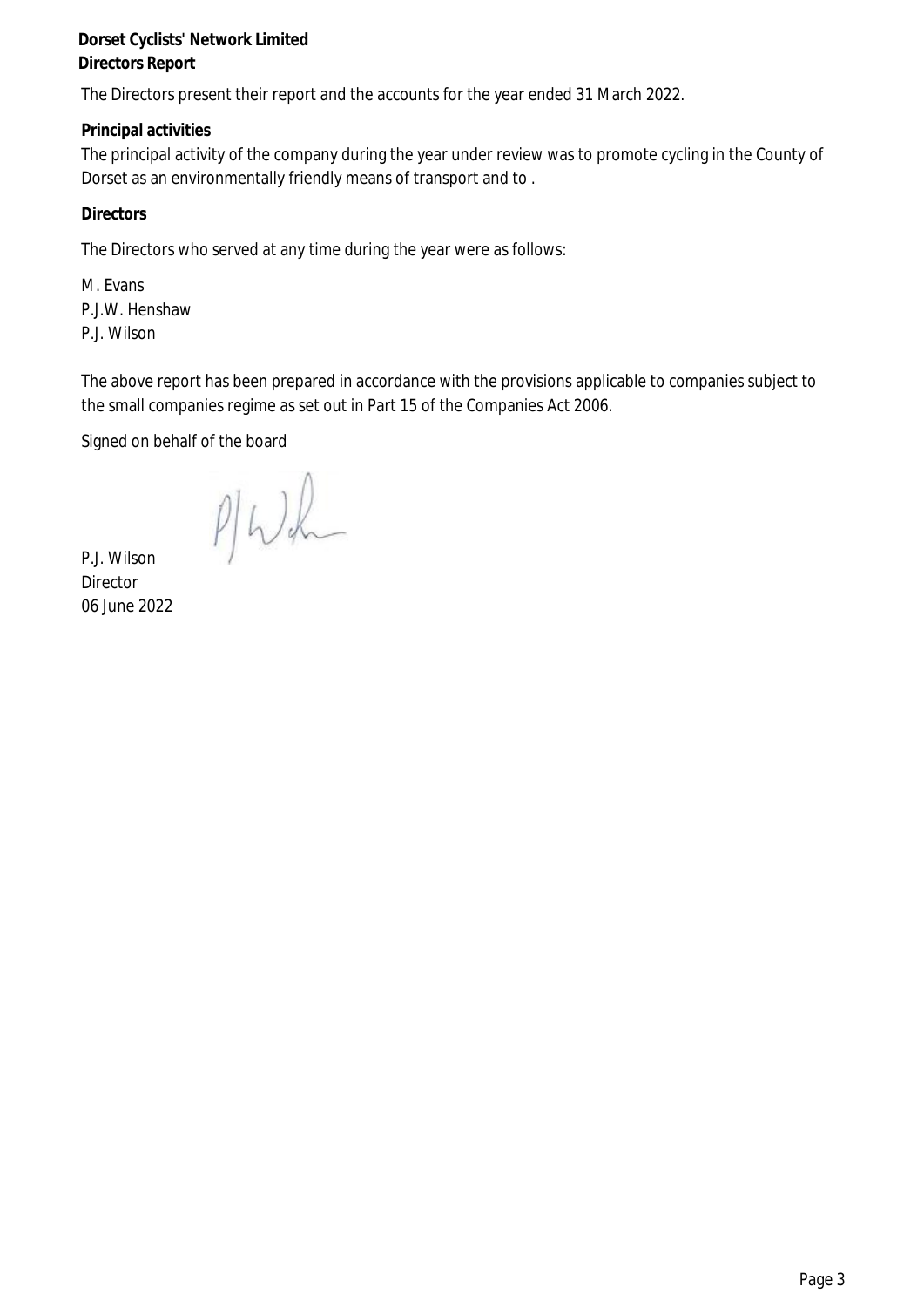**Dorset Cyclists' Network Limited Accountants Report ACCA**

**Report to the Board of Directors of Dorset Cyclists' Network Limited on the preparation of the unaudited statutory accounts for the year ended 31 March 2022**

In order to assist you to fulfil your duties under the Companies Act 2006 and in accordance with your instructions, we have prepared for your approval the accounts of Dorset Cyclists' Network Limited for the year ended 31 March 2022 set out on pages 5 to 9 from the company's accounting records and from information and explanations you have given us.

As <sup>a</sup> practising member firm of the Association of Chartered Certified Accountants, we are subject to its ethical and other professional requirements which are detailed at www.accaglobal.com/rulebook.

This report is made solely to the Board of Directors of Dorset Cyclists' Network Limited, as <sup>a</sup> body, in accordance with the terms of our engagement letter dated 23 May 2021. Our work has been undertaken solely to prepare for your approval the accounts of Dorset Cyclists' Network Limited and state those matters that we have agreed to state to the Board of Directors of Dorset Cyclists' Network Limited, as <sup>a</sup> body, in this report in accordance with the requirements of the Association of Chartered Certified Accountants as detailed at www.accaglobal.com/factsheet163. To the fullest extent permitted by law, we do not accept or assume responsibility to anyone other than Dorset Cyclists' Network Limited and its Board of Directors as <sup>a</sup> body for our work or for this report.

It is your duty to ensure that Dorset Cyclists' Network Limited has kept adequate accounting records and to prepare statutory accounts that give <sup>a</sup> true and fair view of the assets, liabilities, financial position and surplus of Dorset Cyclists' Network Limited. You consider that Dorset Cyclists' Network Limited is exempt from the statutory audit requirement for the year.

We have not been instructed to carry out an audit or <sup>a</sup> review of the accounts of Dorset Cyclists' Network Limited. For this reason, we have not verified the accuracy or completeness of the accounting records or information and explanations you have given to us and we do not, therefore, express any opinion on the statutory financial statements.

Hammond & Co Chartered Certified Accountants 74 Blandford Road Corfe Mullen Wimborne Dorset BH21 3HQ 06 June 2022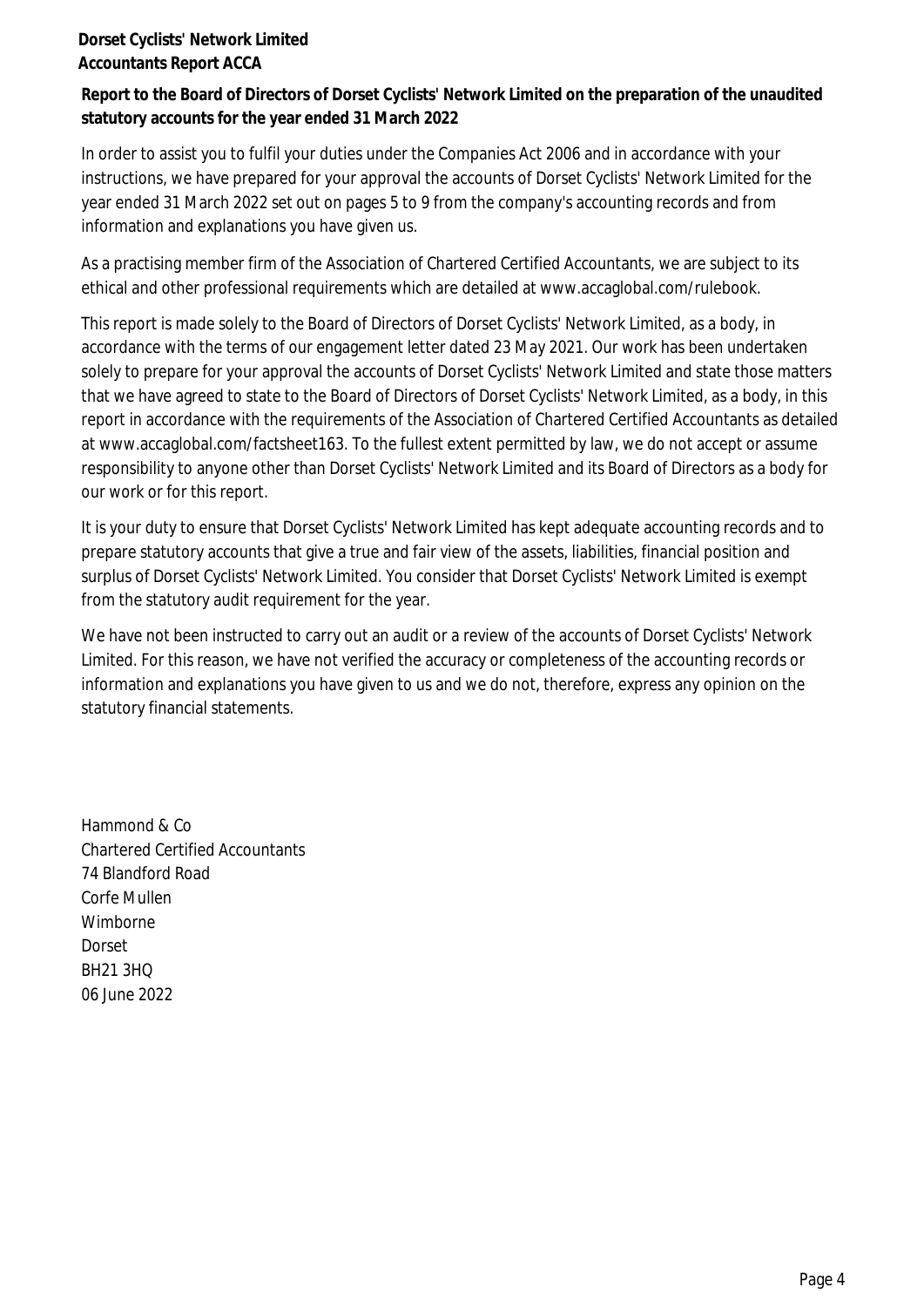# **Income and Expenditure Account**

**for the year ended 31 March 2022**

|                                                | 2022     | 2021  |
|------------------------------------------------|----------|-------|
|                                                | £        | £     |
| Turnover                                       | 2,150    | 2,259 |
| Administrative expenses                        | (1, 395) | (989) |
| Other operating income                         | 1,000    |       |
| Operating surplus                              | 1,755    | 1,270 |
| Other interest receivable                      |          | 3     |
| Surplus on ordinary activities before taxation | 1,756    | 1,273 |
| Taxation                                       |          |       |
| Surplus for the financial year after taxation  | 1,756    | 1,273 |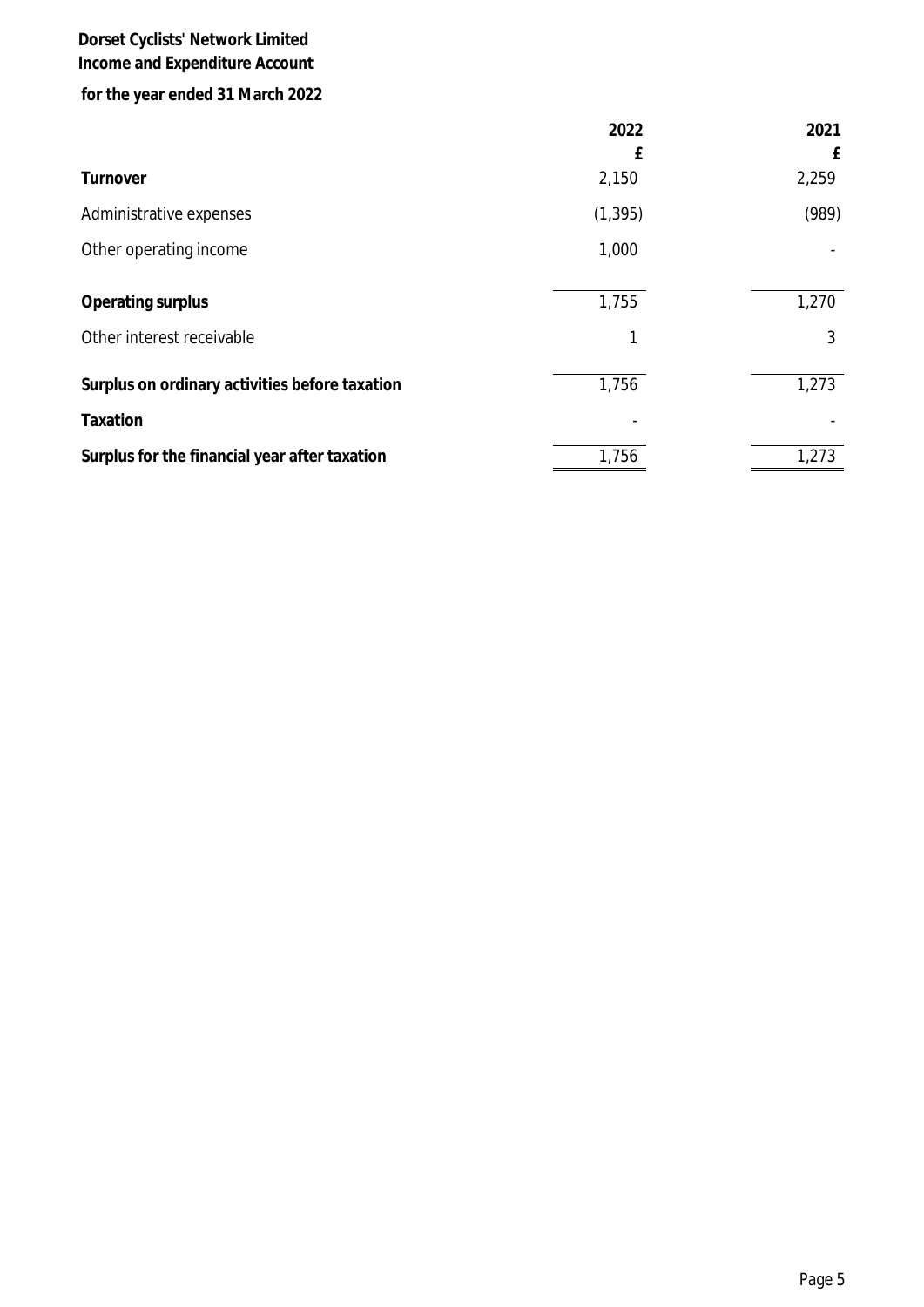**Balance Sheet**

| at 31 March 2022                              |              |                 |       |
|-----------------------------------------------|--------------|-----------------|-------|
| Company No.<br>07265177                       | <b>Notes</b> | 2022            | 2021  |
|                                               |              | £               | £     |
| <b>Fixed assets</b>                           |              |                 |       |
| Tangible assets                               | 4            | 27              | 36    |
|                                               |              | $\overline{27}$ | 36    |
| Current assets                                |              |                 |       |
| Cash at bank and in hand                      |              | 7,736           | 5,946 |
|                                               |              | 7,736           | 5,946 |
| Creditors: Amount falling due within one year | 5            | (505)           | (480) |
| Net current assets                            |              | 7,231           | 5,466 |
| Total assets less current liabilities         |              | 7,258           | 5,502 |
| Net assets                                    |              | 7,258           | 5,502 |
| Reserves                                      |              |                 |       |
| Income and expenditure account                |              | 7,258           | 5,502 |
| Total equity                                  |              | 7,258           | 5,502 |

These accounts have been prepared in accordance with the special provisions applicable to companies subject to the small companies regime of the Companies Act 2006.

For the year ended 31 March 2022 the company was entitled to exemption from audit under section 477 of the Companies Act 2006 relating to small companies.

The members have not required the company to obtain an audit in accordance with section 476 of the Companies Act 2006.

The directors acknowledge their responsibilities for complying with the requirements of the Companies Act 2006 with respect to accounting records and the preparation of accounts.

Approved by the board on 06 June 2022

And signed on its behalf by:

P.J. Wilson Director 06 June 2022

 $P|W$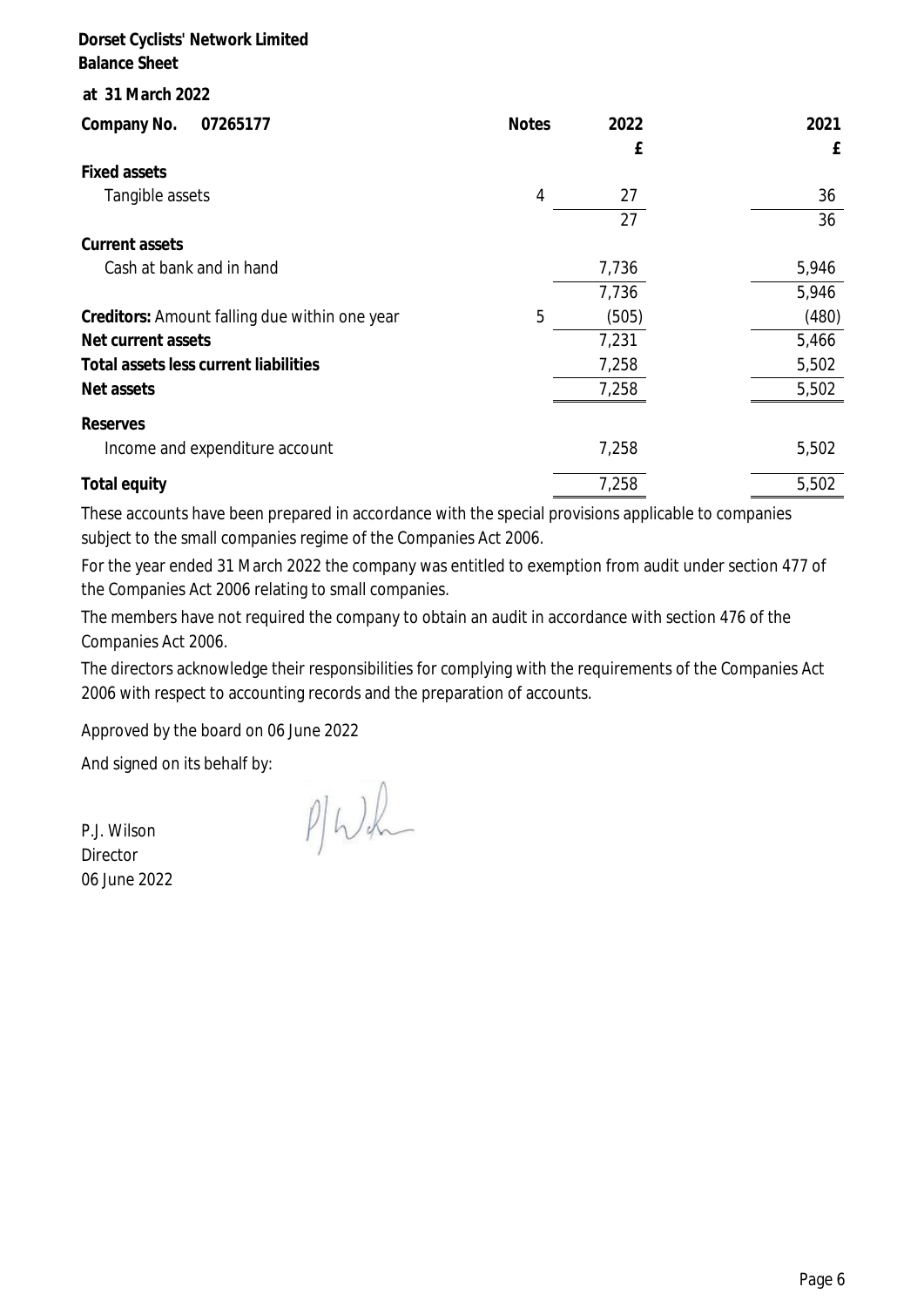# **for the year ended 31 March 2022 Dorset Cyclists' Network Limited Statement of Changes in Equity**

|                                   | Income and  |              |
|-----------------------------------|-------------|--------------|
|                                   | Expenditure |              |
|                                   | Account     | Total equity |
|                                   | £           | £            |
| At 1 April 2020                   | 4,229       | 4,229        |
| Surplus for the year              | 1,273       | 1,273        |
| At 31 March 2021 and 1 April 2021 | 5,502       | 5,502        |
| Surplus for the year              | 1,756       | 1,756        |
| At 31 March 2022                  | 7,258       | 7,258        |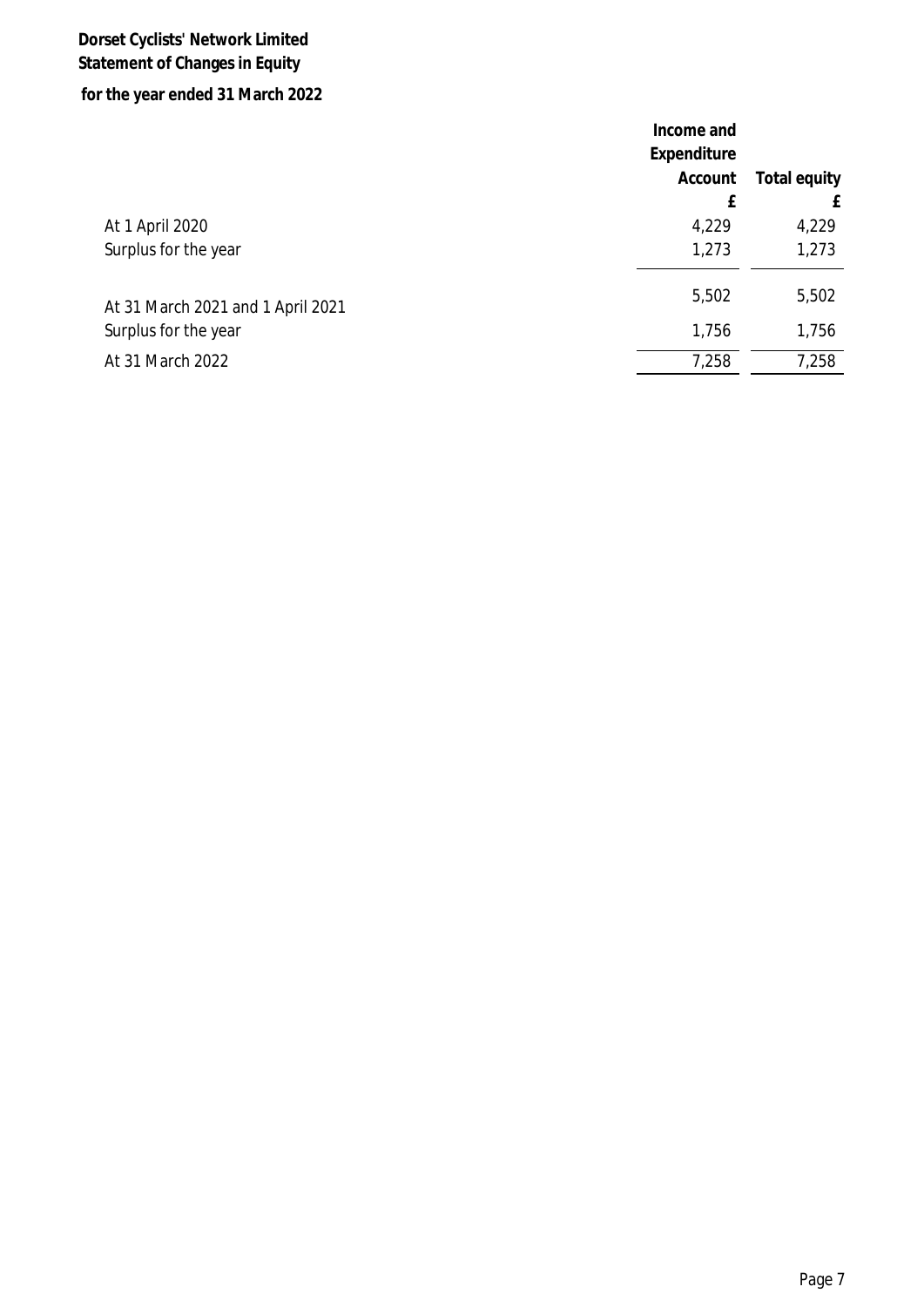**Dorset Cyclists' Network Limited Notes to the Accounts**

**for the year ended 31 March 2022**

1 **General information**

Dorset Cyclists' Network Limited is <sup>a</sup> private company limited by guarantee and incorporated in England and Wales.

Its registered number is: 07265177 Its registered office is: 32 Rectory Avenue Corfe Mullen Wimborne Dorset BH21 3EZ

The functional and presentational currency of the company is Sterling. The accounts are rounded to the nearest pound.

The accounts have been prepared in accordance with FRS 102 Section 1A - The Financial Reporting Standard applicable in the UK and Republic of Ireland (March 2018) and the Companies Act 2006.

2 **Accounting policies**

#### **Turnover**

Turnover is measured at the fair value of the consideration received or receivable. Turnover is reduced for estimated customer returns, rebates and other similar allowances.

Revenue from the sale of goods is recognised when all the following conditions are satisfied:

- the Company has transferred to the buyer the significant risks and rewards of ownership of the goods;
- the Company retains neither continuing managerial involvement to the degree usually associated with ownership nor effective control over the goods sold;
- the amount of revenue can be measured reliably;
- it is probable that the economic benefits associated with the transaction will flow to the Company; and
- the costs incurred or to be incurred in respect of the transaction can be measured reliably.

Specifically, revenue from the sale of goods is recognised when goods are delivered and legal title is passed.

**Tangible fixed assets and depreciation**

Tangible fixed assets held for the company's own use are stated at cost less accumulated depreciation and accumulated impairment losses.

At each balance sheet date, the company reviews the carrying amount of its tangible fixed assets to determine whether there is any indication that any items have suffered an impairment loss. If any such indication exists, the recoverable amount of an asset is estimated in order to determine the extent of the impairment loss.

Depreciation is provided at the following annual rates in order to write off the cost or valuation less the estimated residual value of each asset over its estimated useful life:

Plant and machinery 25% Reducing balance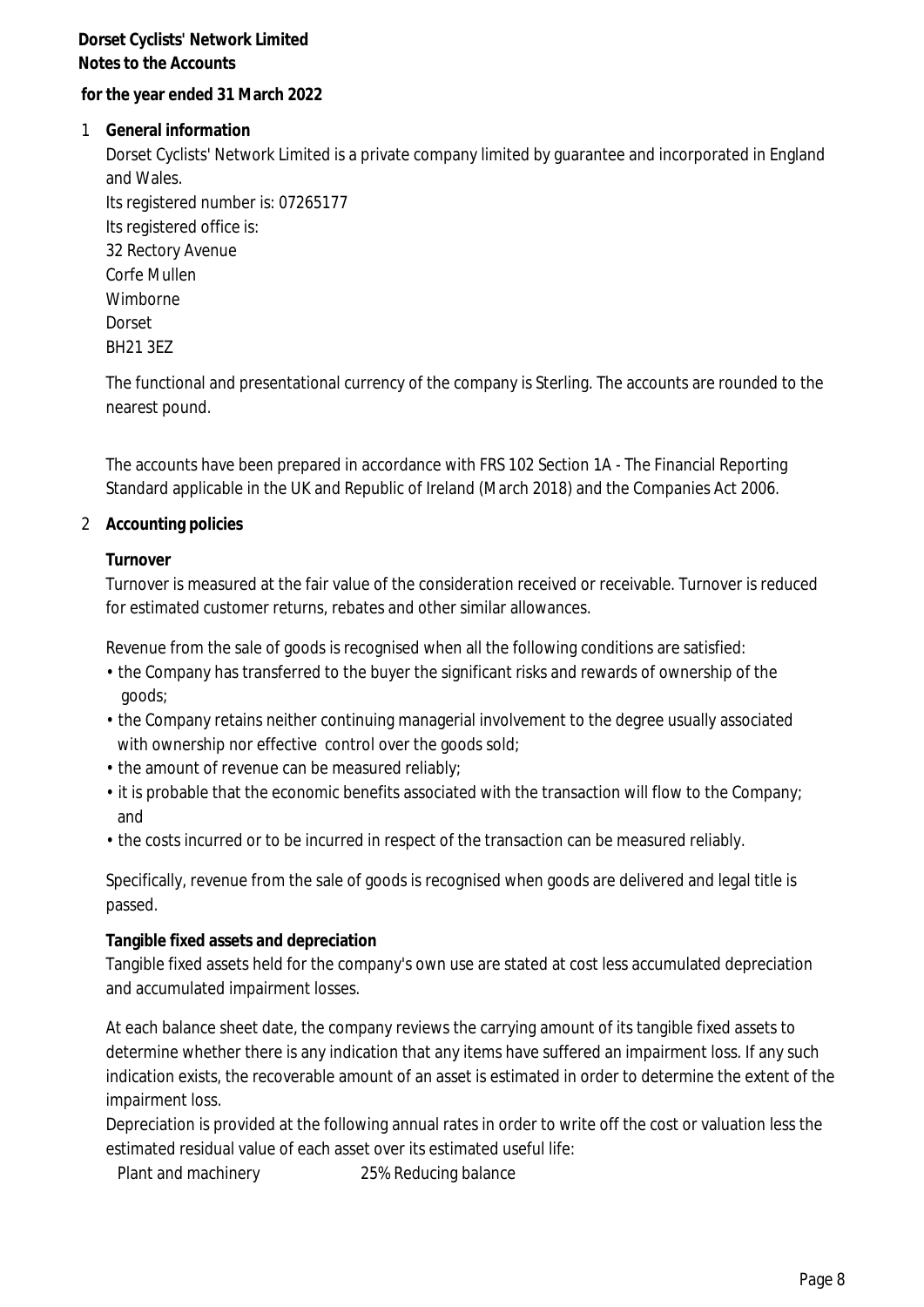### **Dorset Cyclists' Network Limited Notes to the Accounts**

#### **Taxation**

Income tax expense represents the sum of the tax currently payable and deferred tax.

The tax currently payable is based on taxable profit for the year. Taxable profit differs from the surplus as reported in the income and expenditure account because of items of income or expense that are taxable or deductible in other years and items that are never taxable or deductible. The Company's liability for current tax is calculated using tax rates that have been enacted or substantively enacted by the end of the reporting period.

Deferred tax is recognised on timing differences between the carrying amounts of assets and liabilities in the financial statements and the corresponding tax bases used in the computation of taxable profit. Deferred tax liabilities are generally recognised for all taxable temporary differences. Deferred tax assets are generally recognised for all deductible timing differences to the extent that it is probable that taxable profits will be available against which those deductible temporary differences can be utilised. The carrying amount of deferred tax assets is reviewed at the end of each reporting period and reduced to the extent that it is no longer probable that sufficient taxable profits will be available to allow all or part of the asset to be recovered.

Deferred tax assets and liabilities are measured at the tax rates that are expected to apply in the period in which the liability is settled or the asset realised, based on tax rates (and tax laws) that have been enacted or substantively enacted by the end of the reporting period.

Current or deferred tax for the year is recognised in the income and expenditure account, except when they relate to items that are recognised in other comprehensive income or directly in equity, in which case, the current and deferred tax is also recognised in other comprehensive income or directly in equity respectively.

### **Trade and other debtors**

Trade and other debtors are initially recognised at fair value and thereafter stated at amortised cost using the effective interest method, less impairment losses for bad and doubtful debts.

### **Trade and other creditors**

Short term creditors are measured at the transaction price. Other financial liabilities, including bank loans, are measured initially at fair value, net of transaction costs, and are measured subsequently at amortised cost using the effective interest method.

#### **Provisions**

Provisions are made where an event has taken place that gives the Company <sup>a</sup> legal or constructive obligation that probably requires settlement by <sup>a</sup> transfer of economic benefit, and <sup>a</sup> reliable estimate can be made of the amount of the obligation.

Provisions are charged as an expense to the income and expenditure account in the year that the Company becomes aware of the obligation, and are measured at the best estimate at balance sheet date of the expenditure required to settle the obligation, taking into account relevant risks and uncertainties.

When payments are eventually made, they are charged to the provision carried in the balance sheet.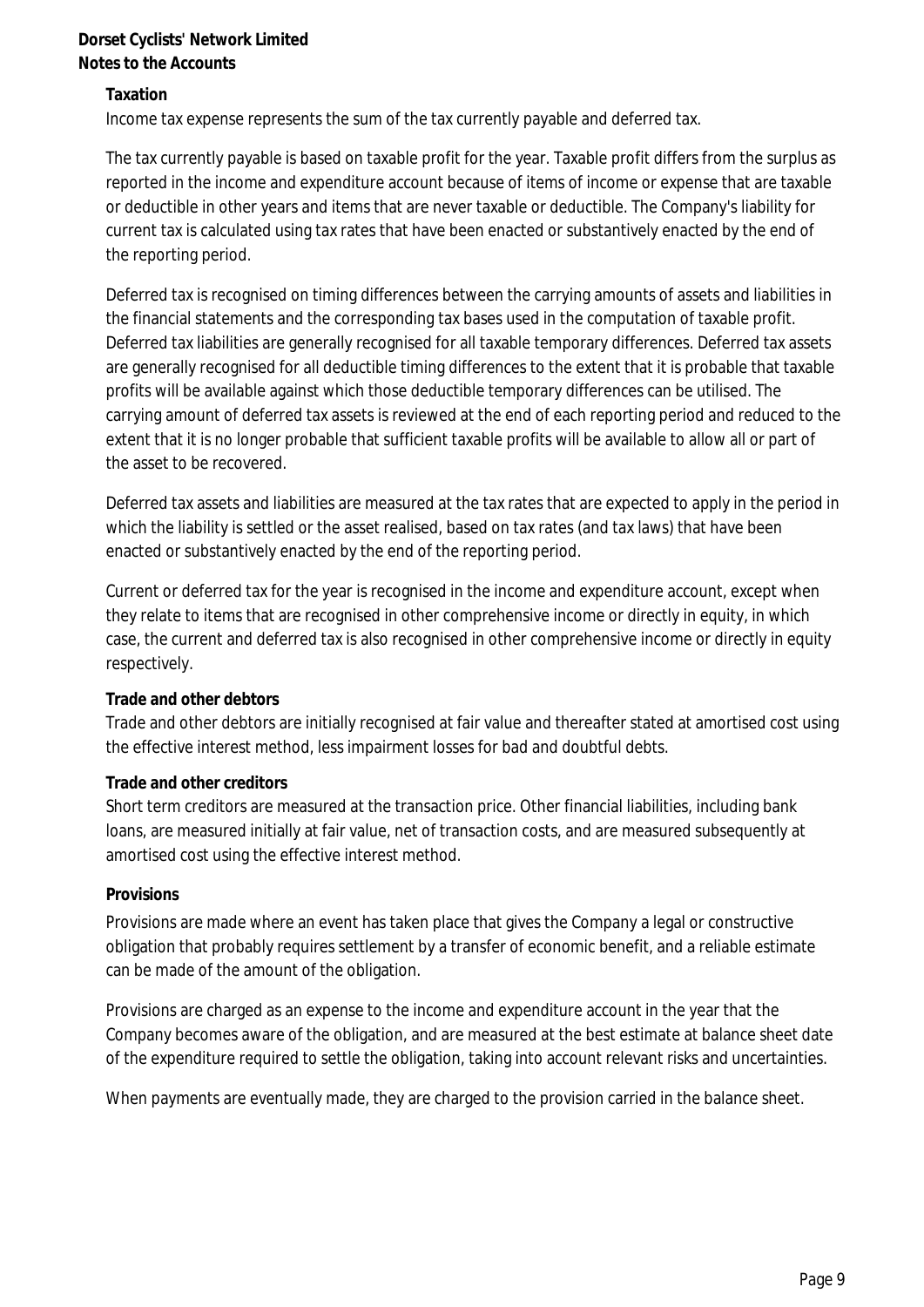### **Dorset Cyclists' Network Limited Notes to the Accounts**

3 **Employees**

|                                                                                       | 2022          | 2021          |
|---------------------------------------------------------------------------------------|---------------|---------------|
|                                                                                       | <b>Number</b> | <b>Number</b> |
| The average monthly number of employees (including<br>directors) during the year was: |               |               |

4 **Tangible fixed assets**

|                                     |      | Plant and<br>machinery<br>£ | Total<br>£ |
|-------------------------------------|------|-----------------------------|------------|
| Cost or revaluation                 |      |                             |            |
| At 1 April 2021                     |      | 778                         | 778        |
| At 31 March 2022                    |      | 778                         | 778        |
| Depreciation                        |      |                             |            |
| At 1 April 2021                     |      | 742                         | 742        |
| Charge for the year                 |      | 9                           | 9          |
| At 31 March 2022                    |      | 751                         | 751        |
| Net book values                     |      |                             |            |
| At 31 March 2022                    |      | 27                          | 27         |
| At 31 March 2021                    |      | 36                          | 36         |
| Creditors:                          |      |                             |            |
| amounts falling due within one year |      |                             |            |
|                                     | 2022 |                             | 2021       |
|                                     | £    |                             | £          |
| Accruals and deferred income        | 505  |                             | 480        |
|                                     | 505  |                             | 480        |

### 6 **Reserves**

5 **Creditors:**

Income and expenditure account - includes all current and prior period retained surpluses and deficits.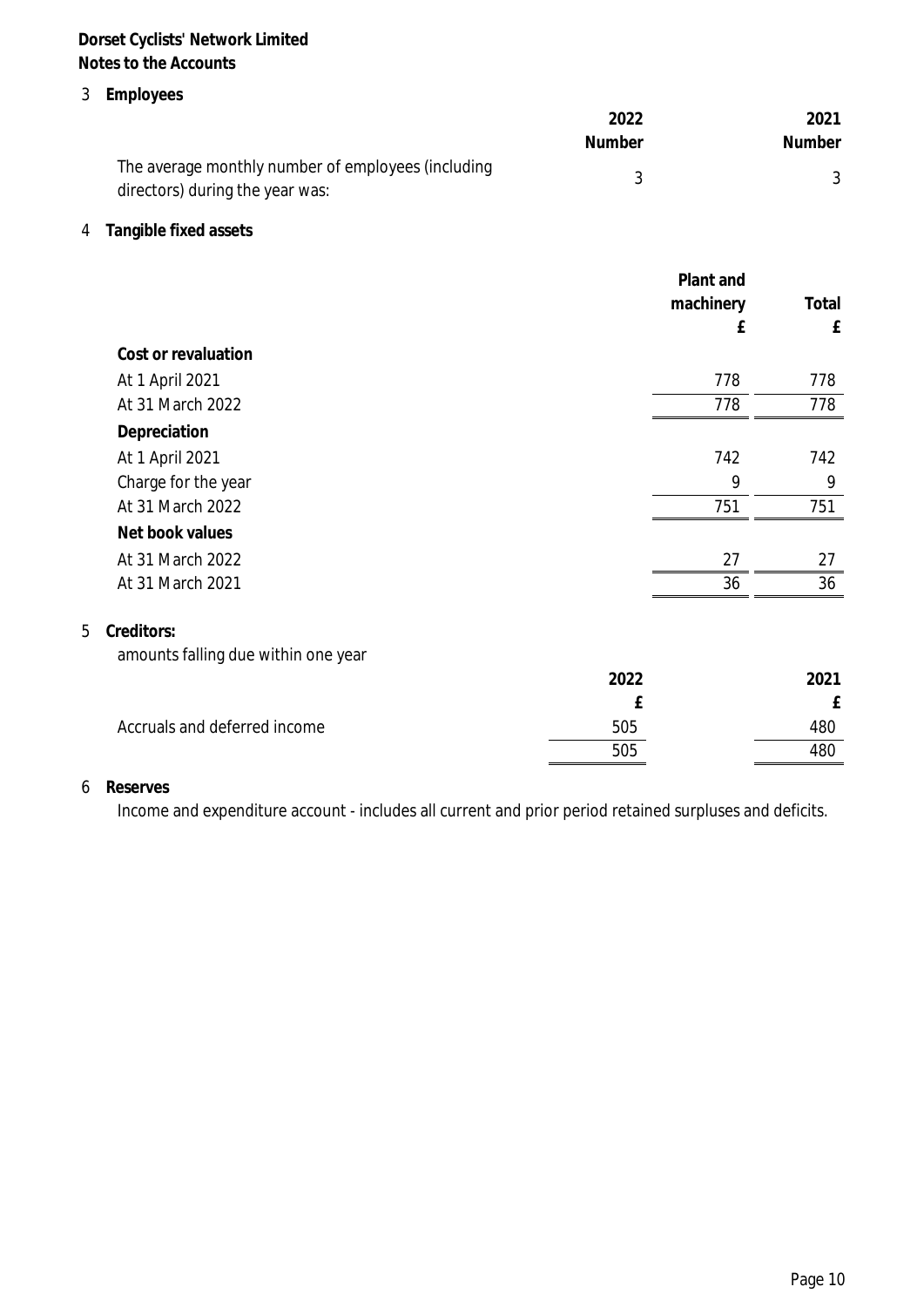## **Detailed Income and Expenditure Account**

**for the year ended 31 March 2022**

|                                                | 2022  | 2021  |
|------------------------------------------------|-------|-------|
|                                                | £     | £     |
| Turnover                                       | 2,150 | 2,259 |
| Motor and travel costs                         |       |       |
| Travel and subsistence                         | 9     |       |
|                                                | 9     |       |
| Premises costs                                 |       |       |
| Rent                                           | 1     |       |
|                                                | 1     |       |
| General administrative costs, including        |       |       |
| depreciation and amortisation                  |       |       |
| Depreciation of fixtures, fittings and         | 9     | 13    |
| equipment                                      |       |       |
| Charitable donations                           |       | 25    |
| Equipment expensed                             |       | 10    |
| General insurances                             | 40    |       |
| Information and publications                   | 176   | 65    |
| Postage and couriers                           | 319   | 229   |
| Stationery and printing                        | 114   | 11    |
| Subscriptions                                  | 132   | 130   |
| Sundry expenses                                | 13    | 13    |
| Telephone, fax and broadband                   | 78    | 18    |
|                                                | 881   | 514   |
| Legal and professional costs                   |       |       |
| Accountancy and bookkeeping                    | 504   | 475   |
|                                                | 504   | 475   |
| Administrative expenses                        | 1,395 | 989   |
| Other operating income                         | 1,000 |       |
| Operating surplus                              | 1,755 | 1,270 |
| Other interest receivable                      |       |       |
| Other interest receivable                      |       | 3     |
|                                                | 1     | 3     |
|                                                |       |       |
| Surplus on ordinary activities before taxation | 1,756 | 1,273 |